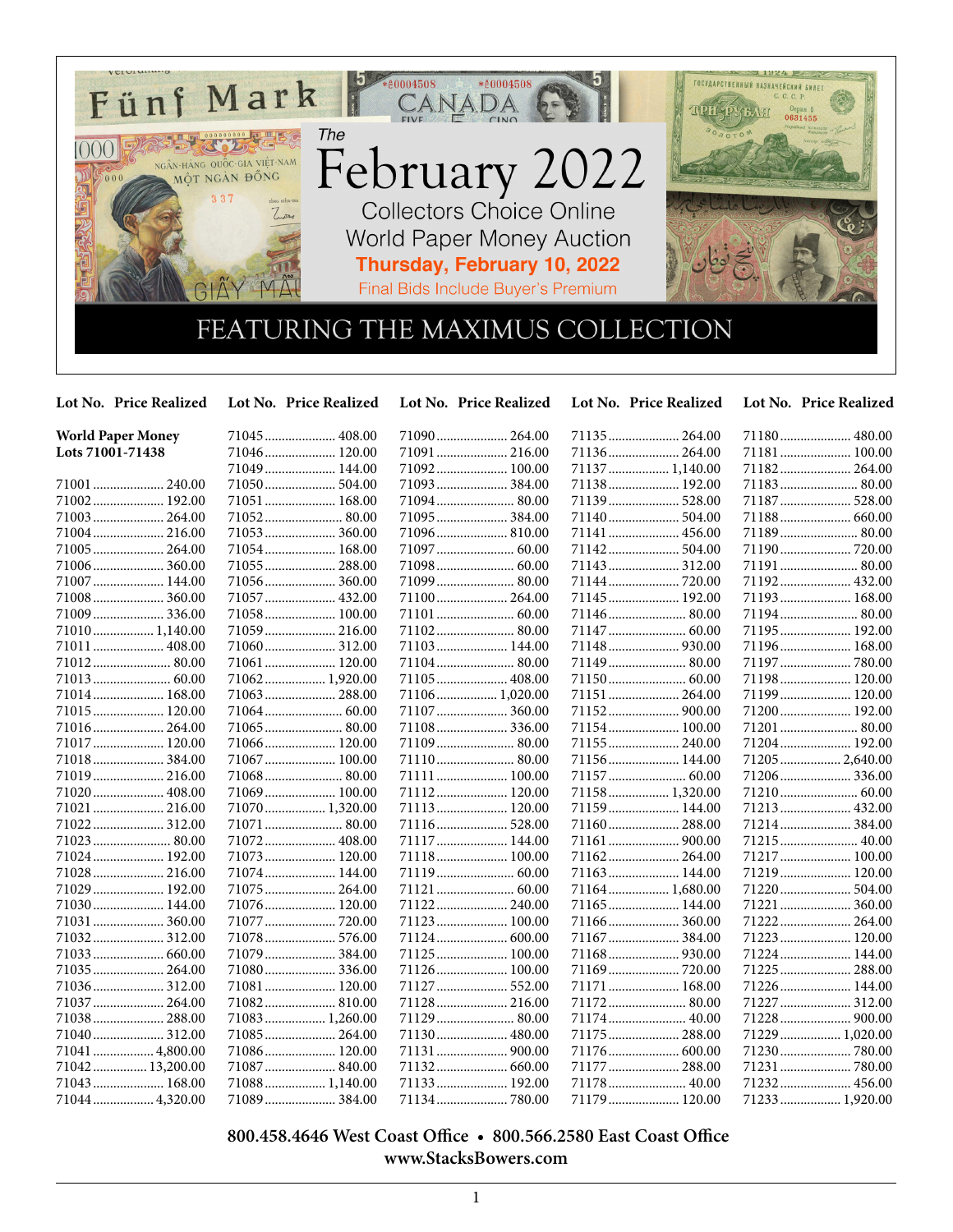**The February 2022 Collectors Choice Online Auction – World Paper Money**

| Lot No. | <b>Price Realized</b>             | Lot No. | <b>Price Realized</b>          | Lot No. | <b>Price Realized</b>         | Lot No.          | <b>Price Realized</b>         | Lot No. | <b>Price Realized</b>         |
|---------|-----------------------------------|---------|--------------------------------|---------|-------------------------------|------------------|-------------------------------|---------|-------------------------------|
|         | 71234  1,680.00                   |         | 71303 600.00                   |         | 71372 2,880.00                |                  | The Maximus Collection        |         | 72081  80.00                  |
|         | 71235  240.00                     |         |                                |         | 71373 312.00                  |                  | of World Paper Money          |         | 72083 100.00                  |
|         | 71236 1,380.00                    |         | 71305 552.00                   |         | 71374 144.00                  | Lots 72001-72178 |                               |         | 72084 120.00                  |
|         | 71237  900.00                     |         | 71306 100.00                   |         | 71375  384.00                 |                  |                               |         |                               |
|         | 71238780.00                       |         | 71307 840.00                   |         | 71376 216.00                  |                  | 72001  336.00                 |         | 72086 216.00                  |
|         | 71239  4,320.00                   |         |                                |         | 71377  192.00                 |                  | 72002 456.00                  |         | 72087 120.00                  |
|         |                                   |         |                                |         | 71378 384.00                  |                  | 72003 40.00                   |         | 72088 80.00                   |
|         | 71241  504.00                     |         | 71310 360.00                   |         | 71379  100.00<br>71380 120.00 |                  | 72004 360.00<br>72005 80.00   |         | 72089 360.00<br>72090 192.00  |
|         | 71243  456.00                     |         | 71311 408.00<br>71312 1,200.00 |         | 71381  900.00                 |                  |                               |         | 72091  168.00                 |
|         | 71244  1,500.00                   |         | 71313 240.00                   |         | 71382 336.00                  |                  | 72012 1,020.00                |         | 72093 100.00                  |
|         | 71245  1,620.00                   |         | 71314 216.00                   |         | 71383 120.00                  |                  | 72013 168.00                  |         | 72094 288.00                  |
|         | 712463,120.00                     |         | 71315 240.00                   |         | 71384 80.00                   |                  | 72014 80.00                   |         | 72095 120.00                  |
|         | 71247  240.00                     |         | 71316 240.00                   |         |                               |                  | 72015 144.00                  |         | 72096 100.00                  |
|         | 71248  1,440.00                   |         | 71317  384.00                  |         | 71386 408.00                  |                  | 72016 288.00                  |         | 72099  144.00                 |
|         | 71249  264.00                     |         | 71318384.00                    |         | 71387 80.00                   |                  | 72017 192.00                  |         |                               |
|         | 71250  840.00                     |         | 71319 240.00                   |         | 71388 144.00                  |                  | 72018 720.00                  |         | 72101  100.00                 |
|         | 71251  1,800.00                   |         | 71320 240.00                   |         | 71391  384.00                 |                  | 72019 336.00                  |         | 72103 408.00                  |
|         |                                   |         | 71321  240.00                  |         |                               |                  | 72020 1,440.00                |         | 72104 312.00                  |
|         | 71253  2,280.00                   |         | 71322 1,020.00                 |         | 71393 120.00                  |                  | 72021  2,880.00               |         | 72105 168.00                  |
|         | 71254  1,320.00                   |         | 71323 1,020.00                 |         | 71394 240.00                  |                  | 72022 168.00                  |         | 72106 264.00                  |
|         | 71255  1,620.00                   |         | 71324 264.00                   |         | 71395 100.00                  |                  | 72023 168.00                  |         | 72107  288.00                 |
|         | 71256 2,760.00<br>71257  3,120.00 |         | 71325 240.00                   |         | 71397 100.00<br>71398 288.00  |                  | 72024 312.00<br>72025 80.00   |         | 72109 528.00<br>72111  120.00 |
|         | 71258 1,140.00                    |         |                                |         | 71399 80.00                   |                  | 72026 144.00                  |         | 72112 840.00                  |
|         | 71259  1,140.00                   |         | 71328 2,280.00                 |         | 71400 120.00                  |                  | 72028 120.00                  |         | 72113 600.00                  |
|         | 71260 100.00                      |         | 71329  1,440.00                |         | 71401  1,680.00               |                  | 72029  120.00                 |         |                               |
|         | 71261  960.00                     |         | 71330 2,280.00                 |         |                               |                  | 72030 120.00                  |         | 72115  288.00                 |
|         | 71262 288.00                      |         | 71331  384.00                  |         | 71403 456.00                  |                  | 72031  120.00                 |         | 72116 100.00                  |
|         |                                   |         |                                |         | 71404 100.00                  |                  |                               |         | 72117  312.00                 |
|         | 71264 1,320.00                    |         | 71334 432.00                   |         | 71405 120.00                  |                  | 72034 1,680.00                |         | 72118 120.00                  |
|         | 71265  1,440.00                   |         | 71335 100.00                   |         |                               |                  | 72036 144.00                  |         | 72119 264.00                  |
|         | 71266 144.00                      |         | 71336 144.00                   |         | 71408 168.00                  |                  | 72037  192.00                 |         | 72120 144.00                  |
|         | 71267  1,320.00                   |         | 71337  240.00                  |         | 71409  168.00                 |                  | 72042 408.00                  |         | 72121  120.00                 |
|         | 71268 1,920.00                    |         | 71339 168.00                   |         | 71410 216.00                  |                  | 72044 480.00                  |         | 72122 120.00                  |
|         | 71269  1,440.00                   |         | 71340 408.00                   |         | 71411  456.00                 |                  | 72045  288.00<br>72046 240.00 |         | 72123 576.00<br>72124 144.00  |
|         | 71270 960.00<br>71271  1,080.00   |         | 71341  120.00<br>71342 288.00  |         | 71413  264.00                 |                  | 72047  528.00                 |         | 72125  432.00                 |
|         | 71272 1,080.00                    |         | 71343 216.00                   |         | 71414 216.00                  |                  | 72048 1,320.00                |         | 72126 168.00                  |
|         | 71273  240.00                     |         | 71344 288.00                   |         | 71415  120.00                 |                  | 72050 100.00                  |         |                               |
|         | 71274 168.00                      |         | 71345 168.00                   |         |                               |                  | 72051  192.00                 |         | 72128  1,800.00               |
|         | 71275 1,200.00                    |         | 71346 480.00                   |         | 71418  26,400.00              |                  | 72052 144.00                  |         | 72129  144.00                 |
|         | 71276 1,080.00                    |         | 71347336.00                    |         | 71419  18,000.00              |                  |                               |         |                               |
|         | 71277  1,320.00                   |         | 71348 240.00                   |         |                               |                  |                               |         | 72131  1,560.00               |
|         | 71278  1,140.00                   |         | 71349 120.00                   |         | 71421  120.00                 |                  | 72056 360.00                  |         | 72132 144.00                  |
|         |                                   |         |                                |         |                               |                  | 72057  192.00                 |         |                               |
|         | 71280 144.00                      |         | 71351 100.00                   |         |                               |                  | 72058 192.00                  |         |                               |
|         | 71281  312.00                     |         |                                |         | 71424  144.00                 |                  | 72059 144.00                  |         | 72135 80.00                   |
|         |                                   |         |                                |         | 71425  144.00                 |                  | 72060 120.00                  |         | 72136 144.00                  |
|         |                                   |         |                                |         | 71426 120.00                  |                  | 72061  144.00                 |         |                               |
|         | 71285 264.00                      |         | 71356 120.00<br>71357 144.00   |         | 71427 100.00<br>71430 168.00  |                  | 72062 264.00                  |         | 72138 80.00<br>72139 80.00    |
|         | 71289 192.00                      |         | 71359 100.00                   |         | 71431  168.00                 |                  |                               |         |                               |
|         |                                   |         | 71360 144.00                   |         |                               |                  |                               |         | 72141  120.00                 |
|         |                                   |         | 71361 144.00                   |         | 71433 216.00                  |                  | 72069 120.00                  |         | 72143 144.00                  |
|         | 71294 100.00                      |         | 71362 192.00                   |         | 71434 192.00                  |                  | 72070  1,380.00               |         | 72144 80.00                   |
|         | 71295  600.00                     |         |                                |         |                               |                  | 72071  192.00                 |         |                               |
|         |                                   |         | 71364 144.00                   |         |                               |                  |                               |         | 72147  432.00                 |
|         |                                   |         |                                |         |                               |                  |                               |         | 72150 80.00                   |
|         | 71298 1,080.00                    |         |                                |         |                               |                  | 72074 312.00                  |         | 72152 168.00                  |
|         |                                   |         |                                |         |                               |                  | 72075  480.00                 |         |                               |
|         |                                   |         | 71369 120.00                   |         |                               |                  | 72077  144.00                 |         |                               |
|         | 71301  216.00                     |         | 71370 408.00                   |         |                               |                  | 72079  336.00                 |         | 72156 168.00                  |
|         | 71302 1,200.00                    |         | 71371  960.00                  |         |                               |                  | 72080 100.00                  |         | 72158 336.00                  |

Final Bids Include Buyer's Premium.